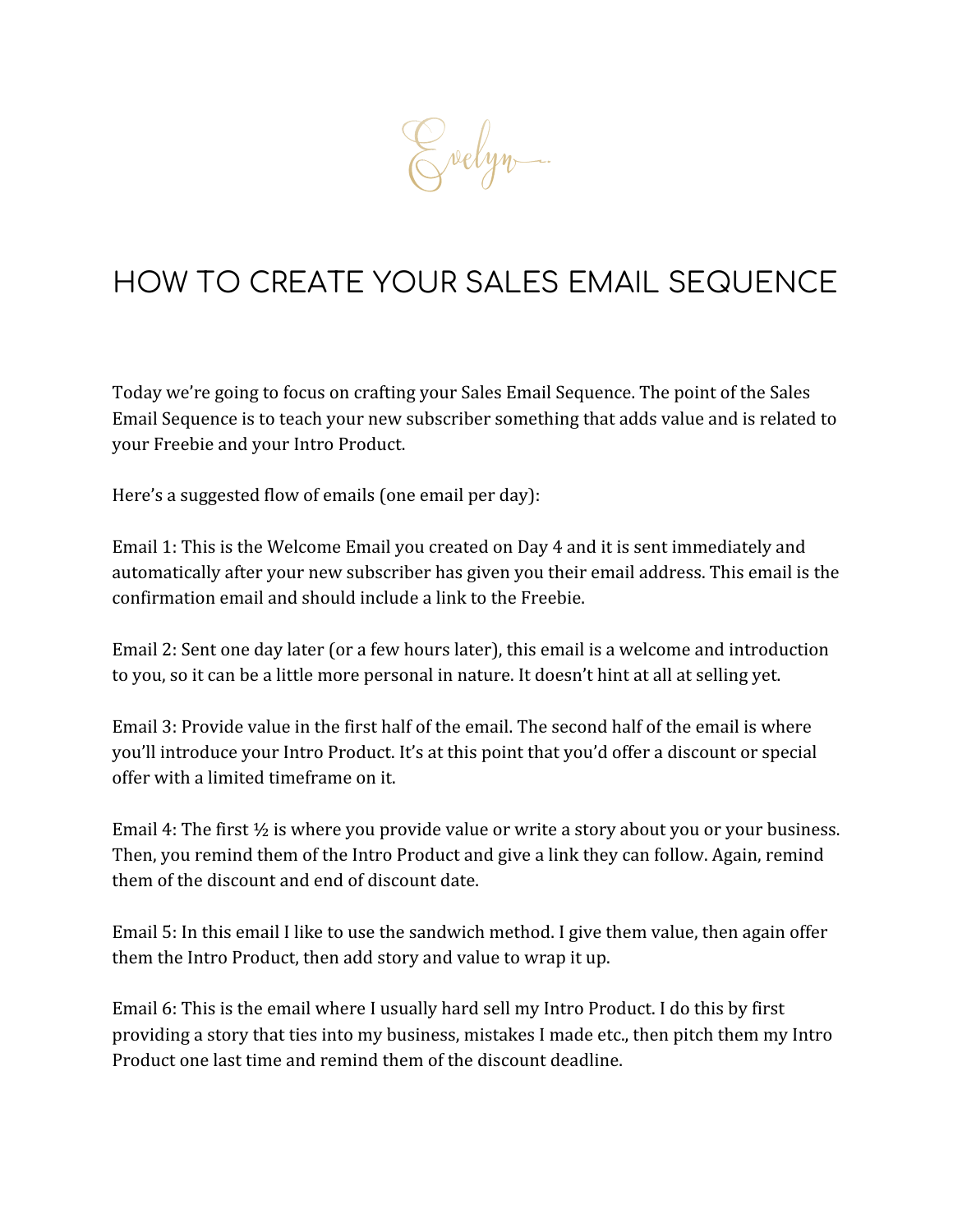Bonus email #7: This is the email where I inform my new subscribers that they will officially become part of my tribe and will from now on start to receive weekly emails. I shower them with appreciation for being part of my community. Then I invite them one last time to invest in my Intro Product. I also invite them to join my Facebook group and after this email, they go into my main email list.

# HERE'S MY SALES EMAIL SEQUENCE AS AN EXAMPLE:

\*Don't just copy and paste. Make it your own and bring your UNIQUE personality to it!

# **EMAIL #1 (Welcome email and link to Freebie):**

Email 1: This is the Welcome Email you created on Day 4 and it is sent immediately and automatically after your new subscriber has given you their email address. This email is the confirmation email and should include a link to the Freebie.

## **SUBJECT: Welcome! Your PDF (Insert the name of the Freebie here) Unlocked!**

Hi there!

Thank you soooo much for downloading (Name of Freebie)

## **CLICK HERE TO ACCESS**

It might feel like a tiny step for you...

But this step means that you're ready to focus on reaching more people by building and growing your brand.

Now more than ever, we need entrepreneurs to share their messages and sell their products and services.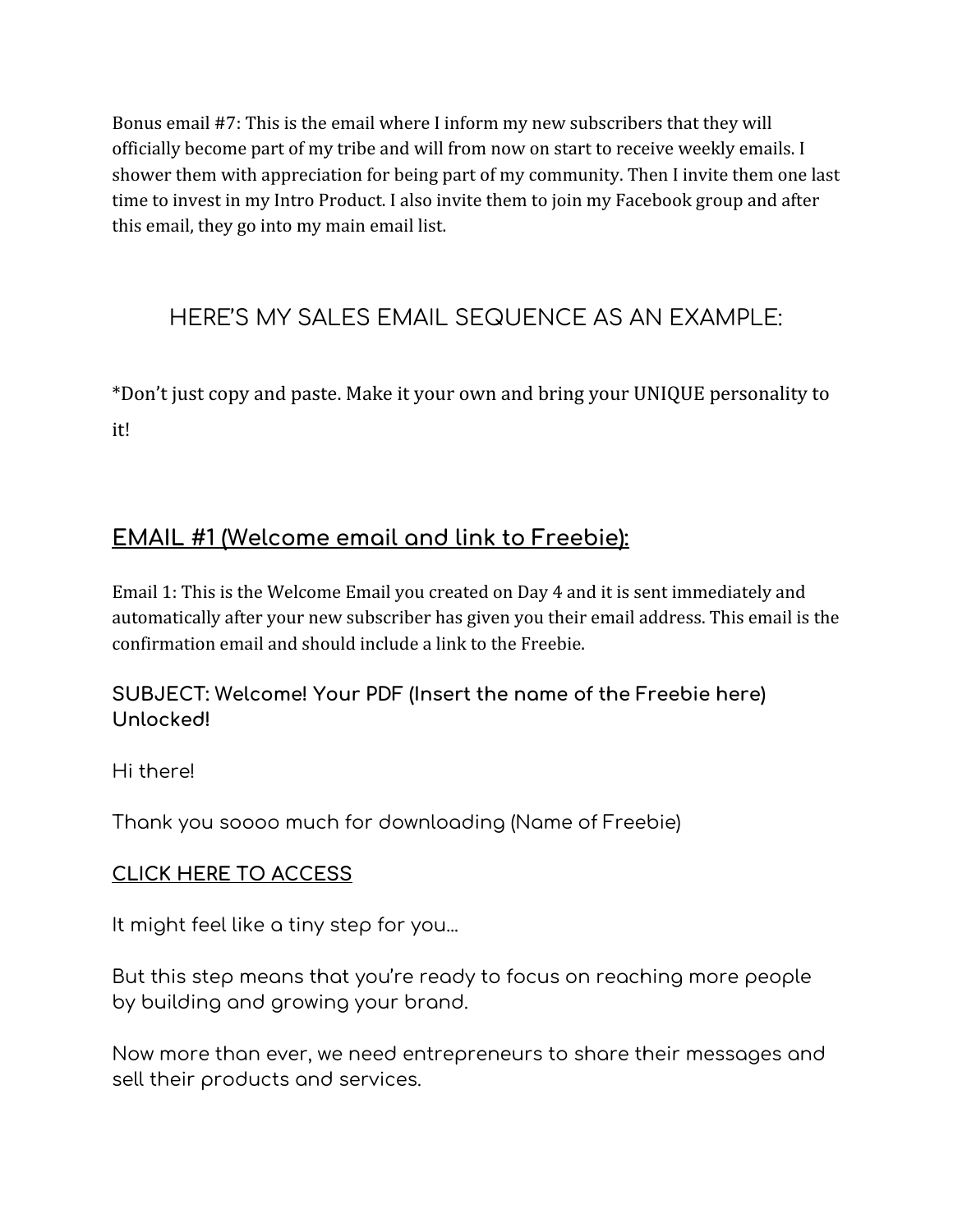With the right systems in place, you can make a lasting impact on people and have a fantastic lifestyle offering advice, knowledge, experience, and your products and services.

These days, so many business owners are focused on building their Social Media Platforms rather than building their email lists.

Social Media is awesome because people can see your numbers.

An email list… it's behind the scenes, and is invisible to others.

However, Email Marketing is #1 way to reach your following and sell online, above advertising, above Facebook groups, above ANYTHING on social media.

Having helped hundreds of online entrepreneurs grow profitable email lists from scratch...

I can confidently tell you that their businesses started massively thriving when they built their lists.

And I'm so thrilled to be able to help you build your own email list so you, too can stay more connected with your audience and drive more sales to your business!

For now, enjoy diving into your (Name of Freebie)

… and stay tuned for more emails heading your way tomorrow :-)

All my best,

Evelyn

## **Email #2**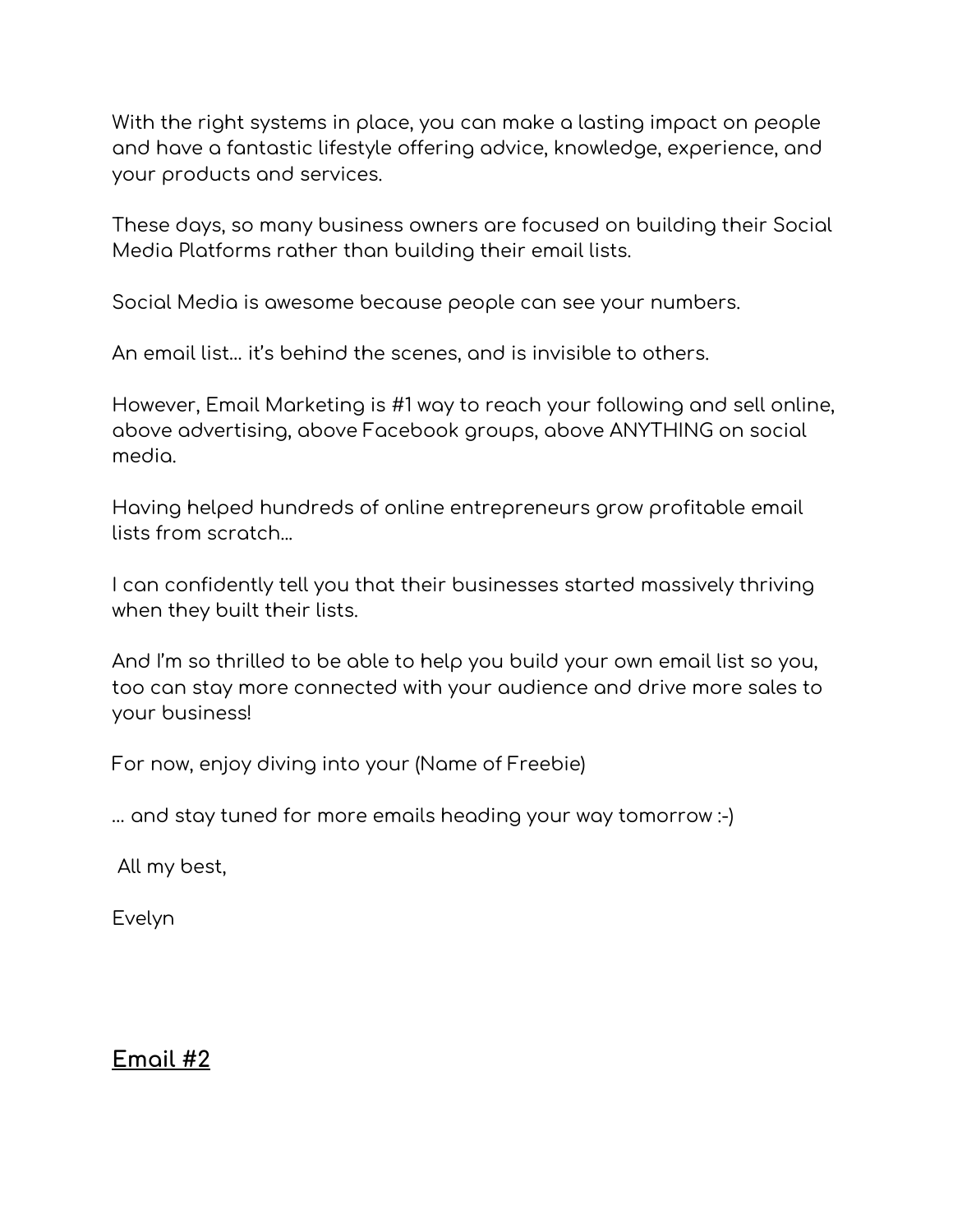Email 2: Sent one day later (or a few hours later), this email is a welcome and introduction to you, so it can be a little more personal in nature. I doesn't hint at all at selling yet.

**Subject: Wanna hear my \*messy\* story?**

Hello again!

I was in the middle of my run this morning (I love how exercise helps my brain function better) when I realized that I hadn't properly introduced myself yet. I mean, you're probably wondering how in the world I got to where I am in life and who I am.

I'll try and condense it so you don't fall asleep on me.

I'm Evelyn Johansen, a Norwegian-born immigrant, Educator, Thought Leader, Relentless Optimist, Psychology Nerd, Recovering Perfectionist, Best-Selling Author, and Proud Mama of 3.

I'm totally in love with the beach, traveling, and I seriously want to conquer the world. Plus, I've been a fan of the arts since like 4Ever.

After my 13-year marriage ended in divorce, I decided it was time for a major overhaul of my life.

That's when I went back to school to get a psychology degree, started over with nothing, and yup, bleached my dark brown hair platinum blonde... BY MYSELF.

(Trust me, DON'T bleach your hair yourself. It will fall out. School's cool tho)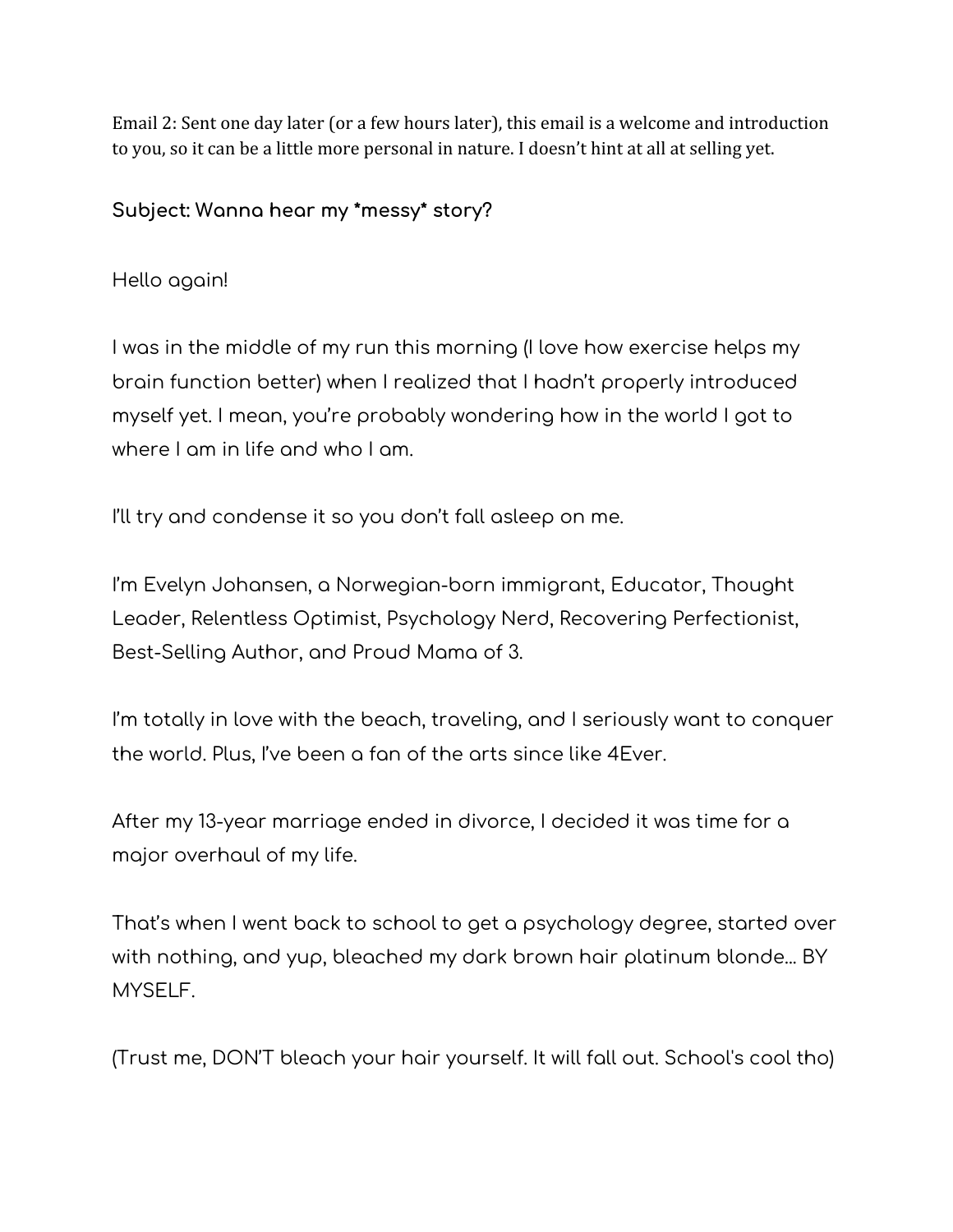You know how they say it was the best of times, it was the worst of times? That was me for a few years.

But what I want to say is that I'm so grateful for those years and how they shaped me. Fast forward to now. I have a thriving business and an amazing lifestyle that I love (and yes, it includes a lot of beach-time).

These days it's my number one goal to help hundreds of thousands of online entrepreneurs, writers, public speakers, educators, coaches, mindset consultants, and conference creators to make a BIG impact on the world.

Now more than ever, we need leaders to share their messages and sell their products and services. With my guidance, you will quickly be able to build and grow your following and reach.

You can make a lasting impact on people right now and have a fantastic lifestyle offering advice, knowledge, experience, and your products and services.

But first you need to truly BELIEVE in yourself and implement proven systems and smart strategies.

And that's what I'm here to provide to you: systems, strategies, encouragement, and support to help YOU build your brand and grow your following.

Every day for a few more days, I'll keep coming at you to continue to inspire and encourage you to build your brand and share your message.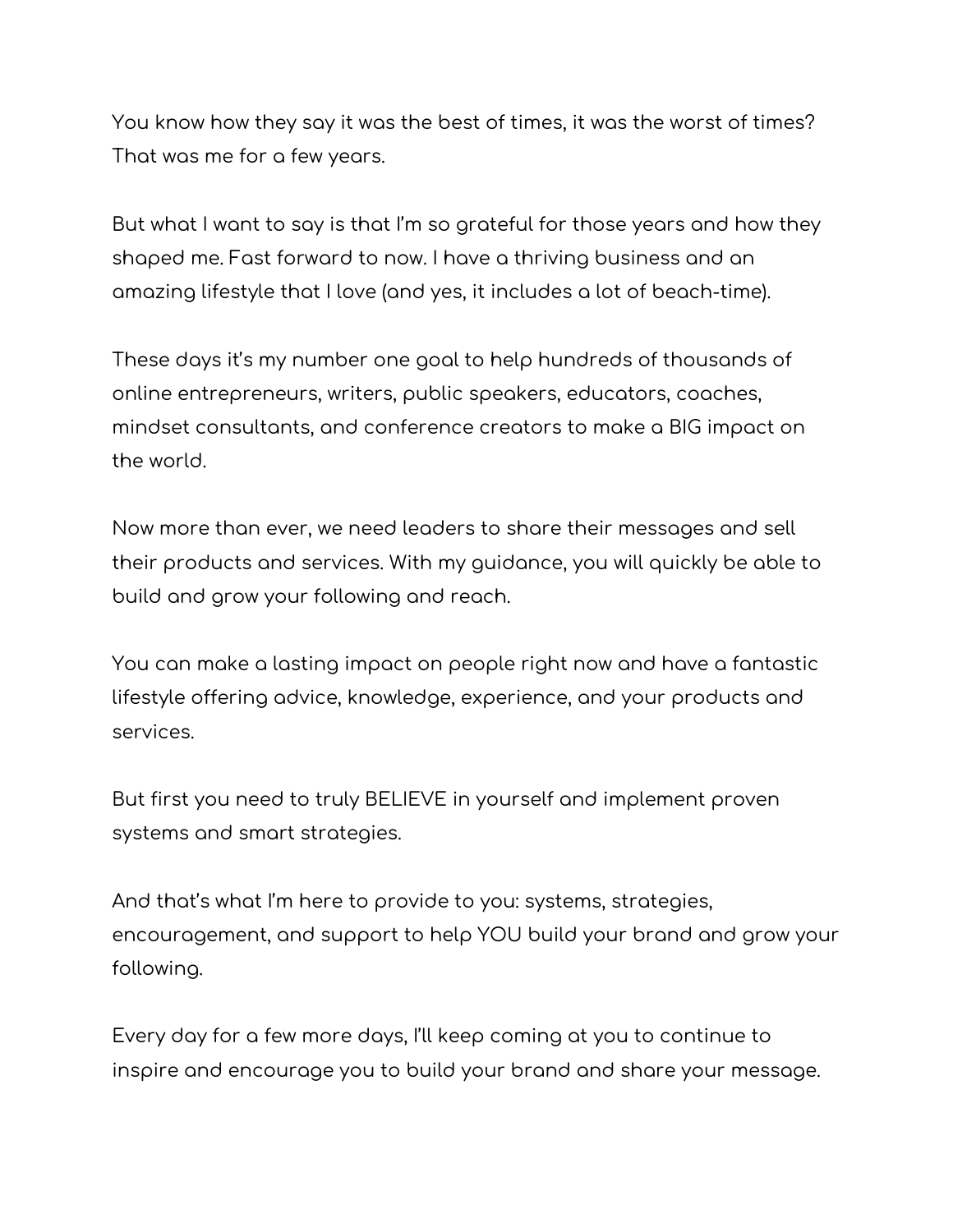The world needs your voice right now. And I'm so excited to help you offer my services to help you succeed.

All my best,

Evelyn

(P.S.: Did you know that Email Marketing has the highest-ROI than any other online marketing strategy, when implemented properly, with 67% of businesses listing it as their highest earner?)

## **Email #3**

Email 3: Provide value in the first half of the email. The second half of the email is where you'll introduce your Intro Product or Service. It's at this point that you'd offer a discount or special offer with a limited timeframe on it.

**Subject: Open to Unlock Your BIG Discount!**

Hi there!

Allow me to officially WELCOME YOU to my community of amazing online entrepreneurs, writers, public speakers, educators, coaches, mindset consultants, and conference creators.

Together, we're here to make a BIG impact on the world. Joining my community might feel like a tiny step for you...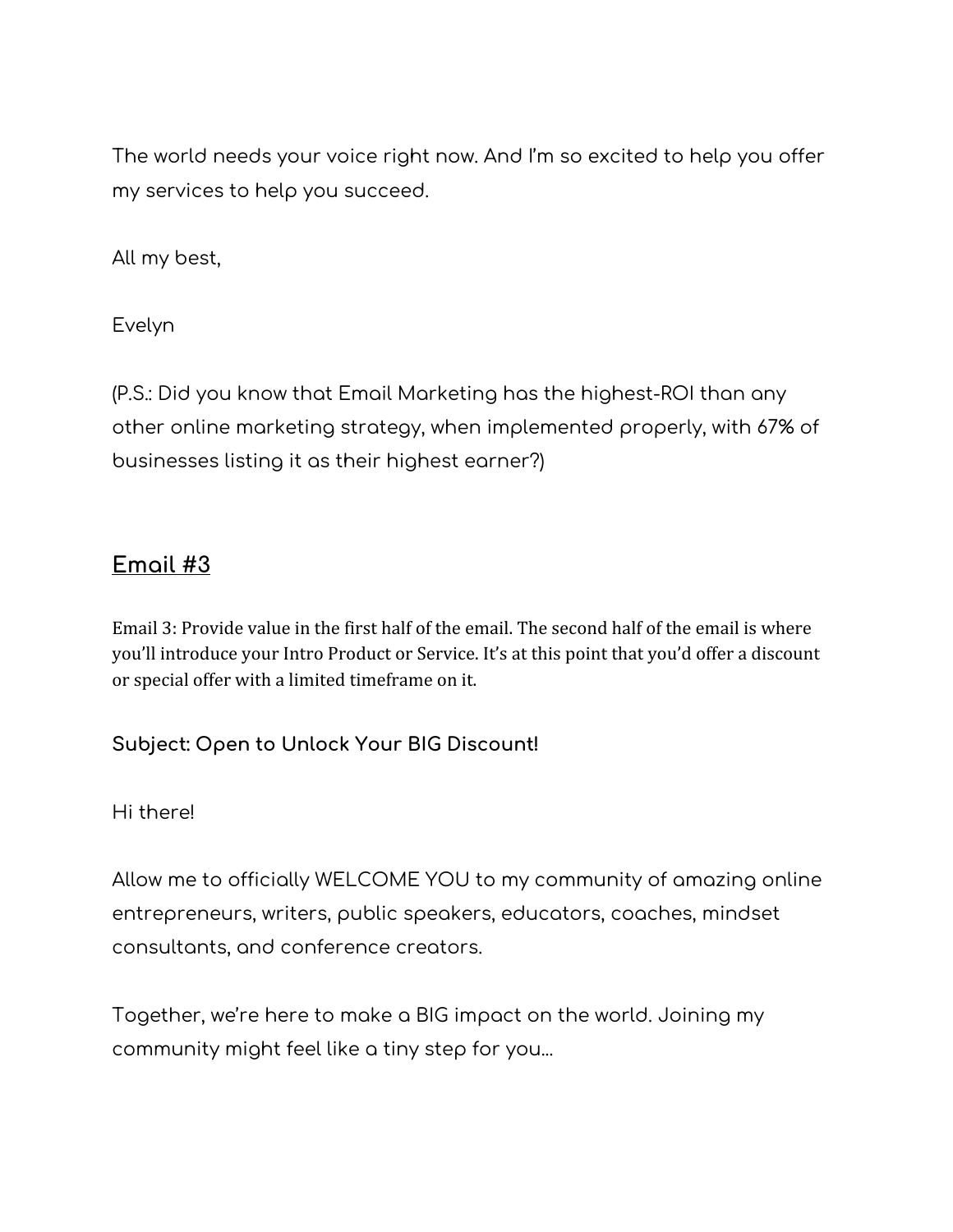But this step means that you're ready to focus on and build and grow your brand through proven systems and strategies, one of the most important one of them being your email list!

You downloaded my e-book and joined my community because you are looking for better ways to share your message so you can inspire others and help them improve their lives.

AND LET ME TELL YOU... you've found the right place.

The reason I created this e-book was because I didn't want anyone to go through what I went through.

You see, when I was 40 years old, I started from scratch. After my divorce, I went back to school and started a new business.

This wasn't easy.

And I struggled for years in my business, not making money, not realizing I didn't have the right strategies…

But I didn't let that stop me and I continued to believe in my dreams.

I tried building my social media platforms… But it did little to increase my income.

Then, finally things started looking up when my books started selling on Amazon… Until Amazon changed one little algorithm, and my sales went from over \$15,000 per month to a few hundred dollars.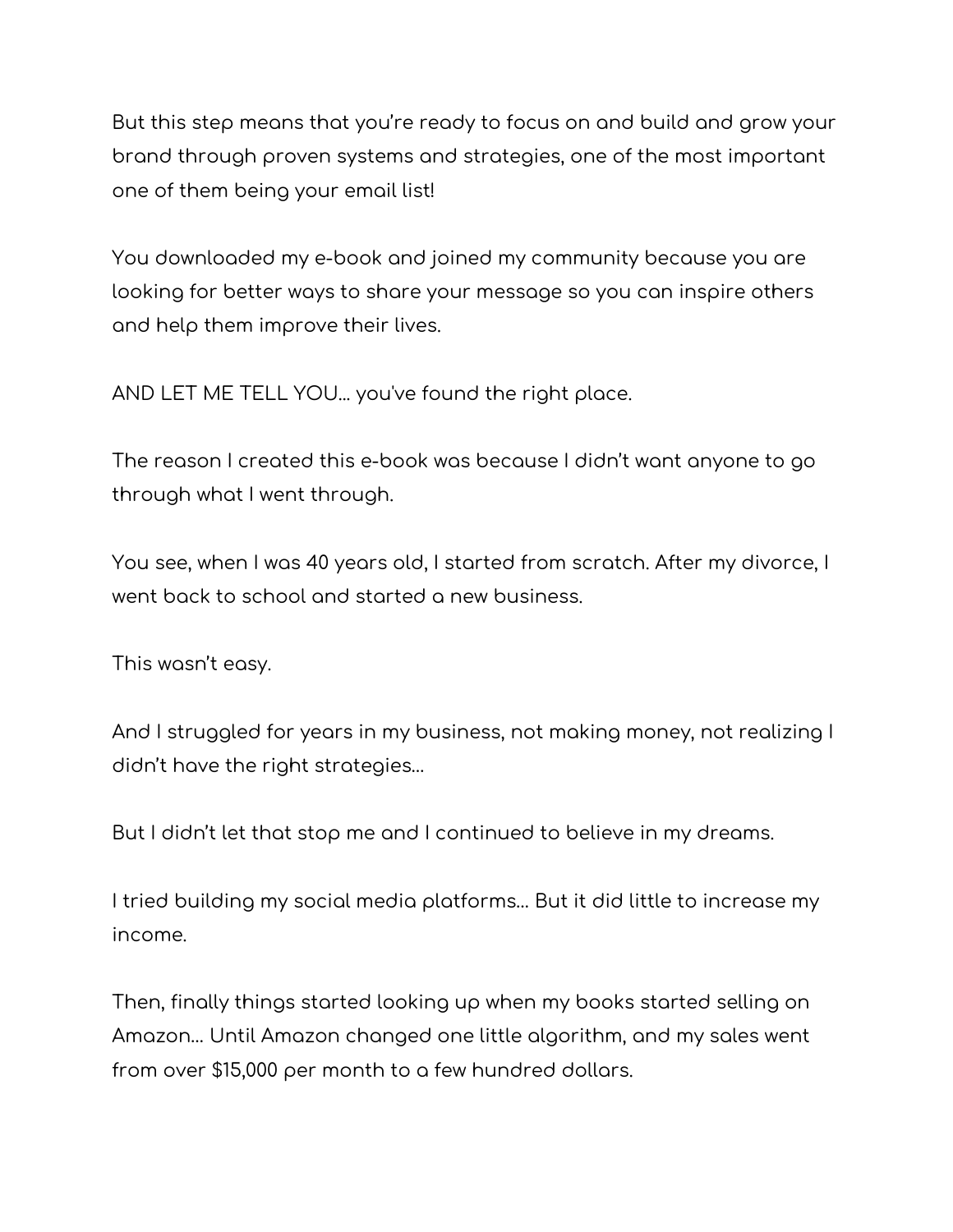It wasn't until I got serious about business strategies, specifically building my email list, that my sales and income stabilized and sky-rocketed.

It took a lot of courage to hold on to my vision. I had to dig really deep through those tough times, trust in my heart, and cling to my dreams.

I believe you have that same courage inside of you. And so as you continue to build your brand, don't ever give up on your dreams. You can do this and I'm here to help you.

Since you are new to my community, I wanted to welcome you in a BIG way. More than anything, I want to help you build your brand by sharing your message.

And the BEST way to do that is to build a system that grows your email list.

Usually, my 7-Day "Get Your Email On" Challenge is \$297. But since you're new to my community and I want to see you start succeeding RIGHT AWAY, I have a special first-time buyer discount for you.

This special discount code gives you the entire program for \$27!

**CLICK HERE** to learn more about what's included. Also, the discount code is: FIRST2020

The discount expires 5/16/2020, so make sure to take advantage of your special welcome offer!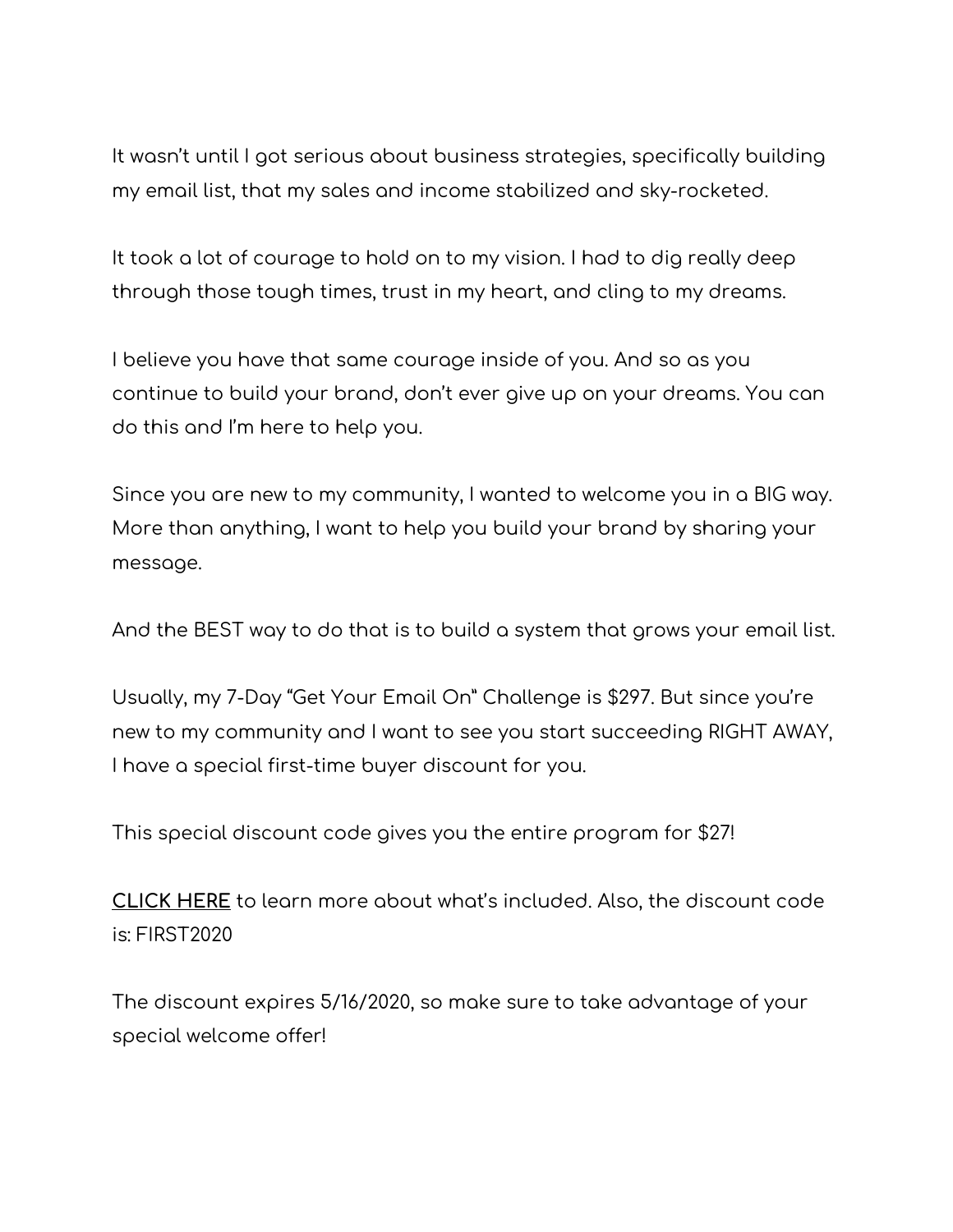All my best, Evelyn

P.S.: Tomorrow, I'm going to share with you The 7 things 7-Figure Online Business owners have in common. You so don't want to miss it!

## **Email #4**

Email 4: The first ⅓ to ½ is where you provide value or write a story about you or your business. Then, you remind them of the Intro Product or Service and give a link they can follow. Again, remind them of the discount and end of discount date.

**Subject: The 7 Things 7-Figure Online Business owners have in common**

Hey, NAME!

So…What are the 7 Things 7-Figure Online Business Owners Have in Common?

Before I share what it is, I just felt inspired to say to you that it's never too late to be what you dreamed of becoming. And I'm living proof of that.

Having helped hundreds of online entrepreneurs grow profitable online businesses from scratch...

I can confidently tell you that it's NEVER too late (or too early) and that any business owner can succeed as long as they implement specific strategies and utilize systems.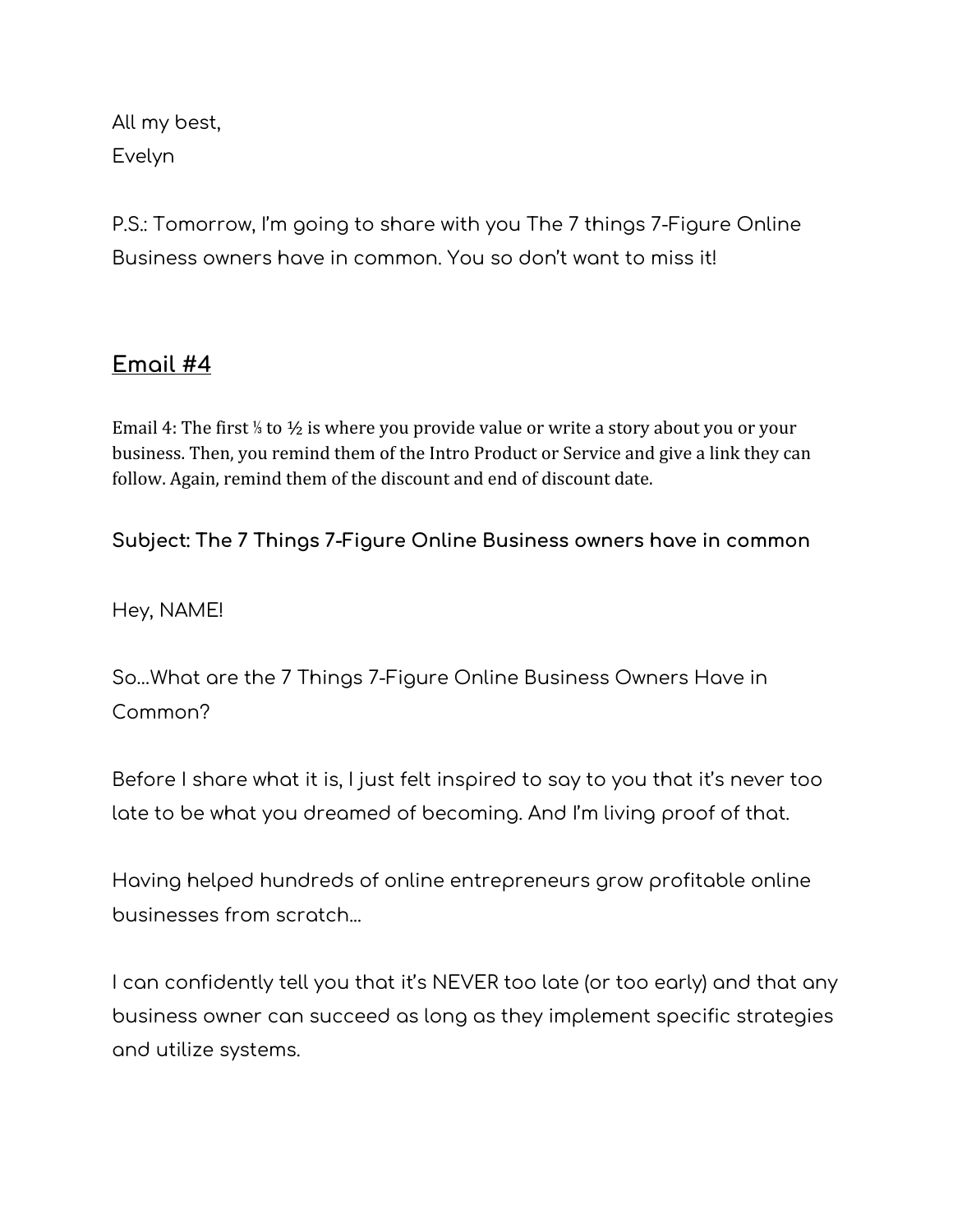These days, so many business owners are focused on building their Social Media Platforms rather than building their email lists.

Social Media is awesome because people can see your numbers.

An email list… it's behind the scenes, and is invisible to others.

However, Email Marketing is #1 way to sell online, above advertising, above Facebook groups, above ANYTHING on social media.

As I've said before, it's part of my life's mission to help business owners find their voices and share it. I'm so thrilled to be able to help you build your own system with an email list so you, too, can grow your brand and share your message with the world!

More on that in a second. First I want to share with you the 7 Things that 7-Figure Business Owners have in common:

7-Figure Online Business Owners:

- 1. Have a clear vision of their business
- 2. Surround themselves with the right people
- 3. Use their energy wisely
- 4. Are life-long learners and innovators
- 5. Ignore the competition
- 6. Have a 7-figure mindset
- 7. Create the right online systems and ONE insanely high-converting program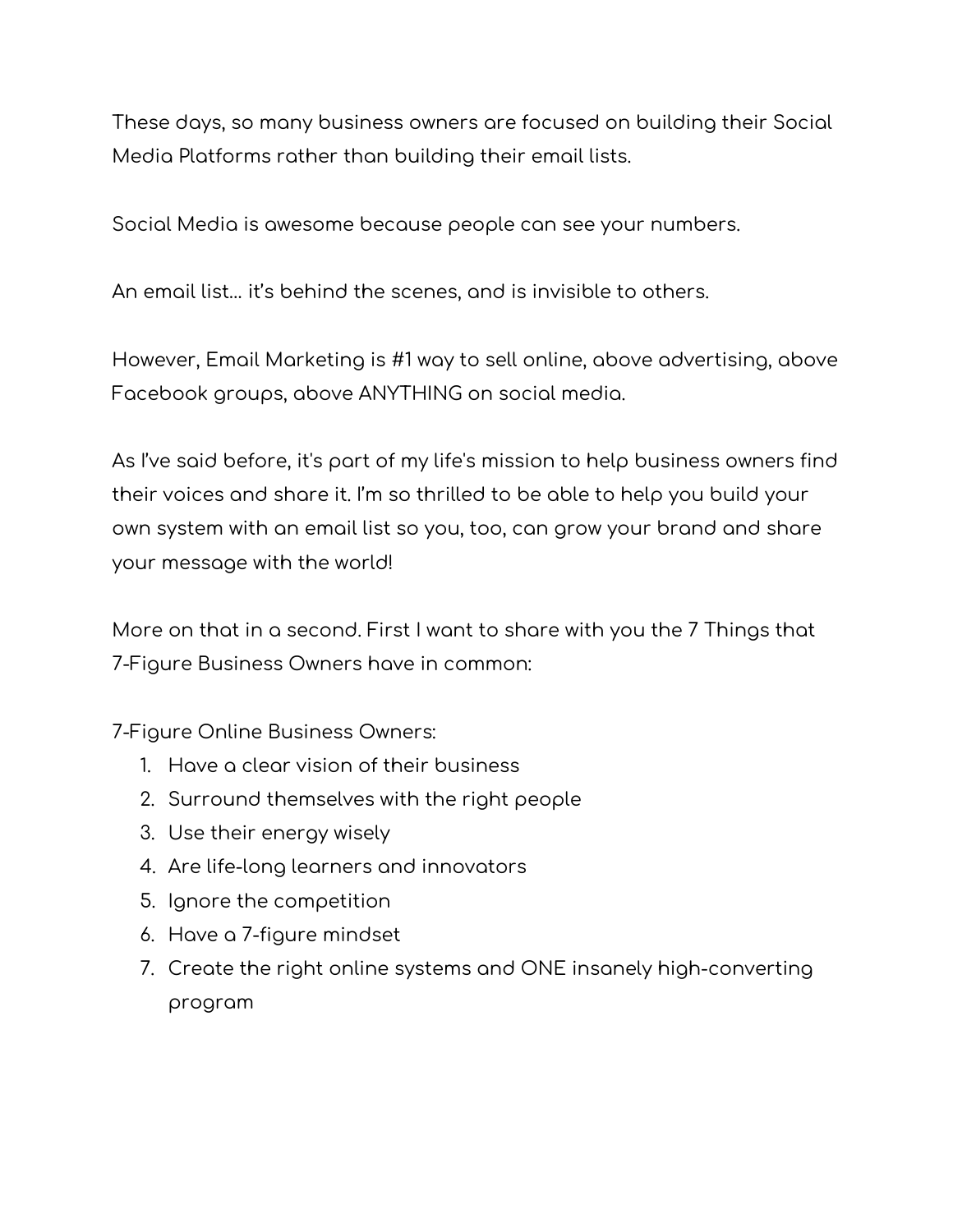Here's the thing… ANYONE can achieve the success they want with those 7 things.

When you invest in the "Get Your Email On" Challenge, you'll be taking a BIG step in the right direction. Because without SYSTEMS, an online business cannot succeed.

I so appreciate you being willing to share your message, build your brand, join the online business world, and create positive changes during these uncertain times.

When you build a system that grows your email list, it will help you connect better with your followers and customers, and help you monetize online content.

**CLICK HERE** to invest in yourself, your brand, and a bright future for your business today. And remember the discount code: FIRST2020!

All my best, Evelyn

P.S.: Tomorrow I'll be revealing a GREAT method to tap into LIMITLESS creativity, content creation, and innovation (And keep those \$\$\$\$\$ making ideas flowing). So stay tuned!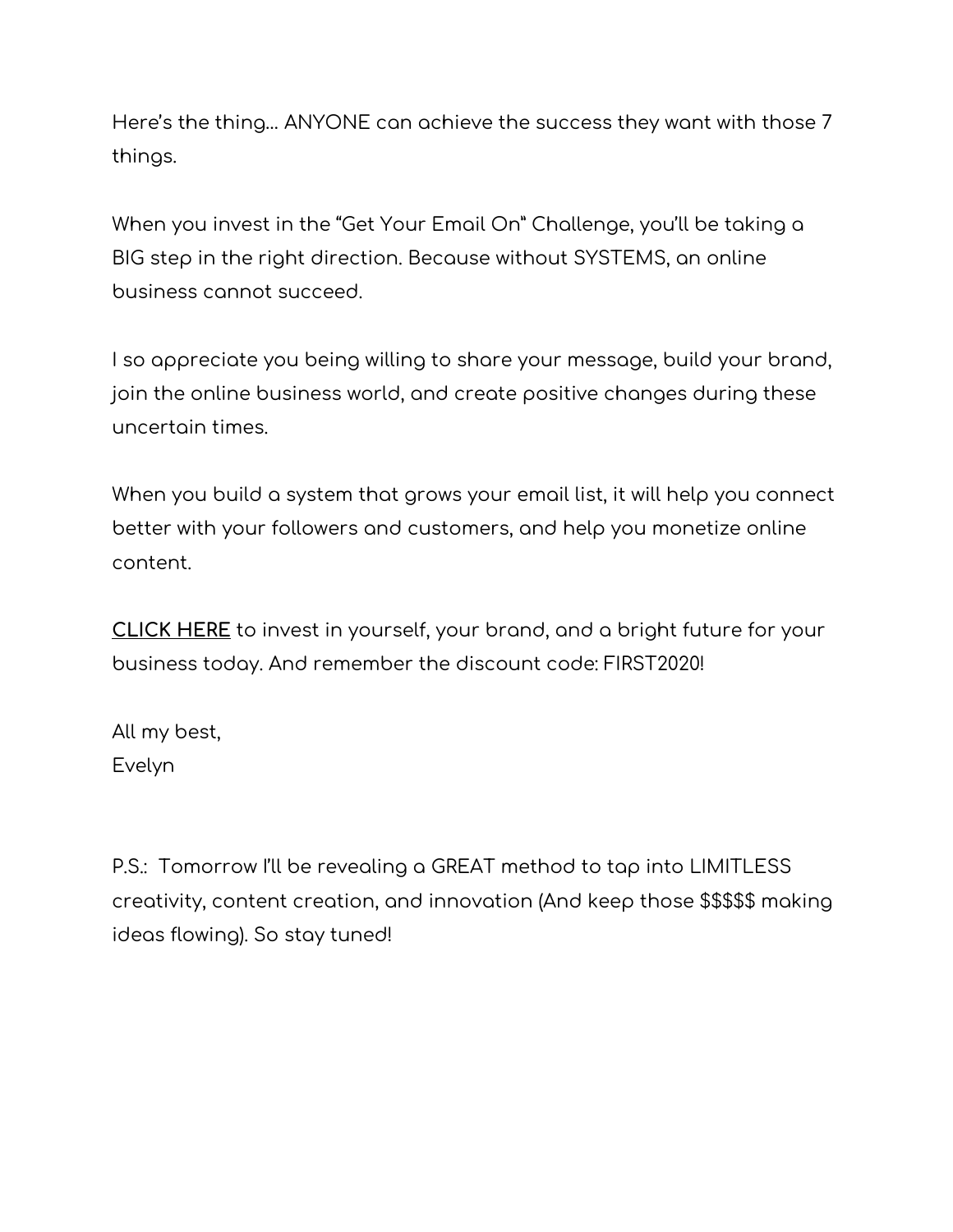## **Email #5**

Email 5: In this email I like to use the sandwich method. I give them value, then again offer them the Intro Product, then add story and value to wrap it up.

**Subject: Hey You, Creative Genius Entrepreneur You!**

Hey, NAME!

Did you know that content creation, innovation, and creativity is the lifeline of all entrepreneurs?

So, I'm an author, right? And there's this dreaded thing called writer's block…. Have you heard of it?

It's the brain-freeze of all brain-freezes that happens to authors all around the world where they get stuck in a rut and can't for the life of them seem to write a single sentence.

Their creativity stalls… and writing halts.

I first heard of it a few years after I started writing. I was like… huh. I've actually never experienced that. Weird (head-scratch).

And here's the thing... even after almost a decade of writing, I still haven't experienced it.

I mean, I guess it's a thing because people talk about it all the time. But here's the real THING. You don't have to ever experience creative blocks in your career. EVER.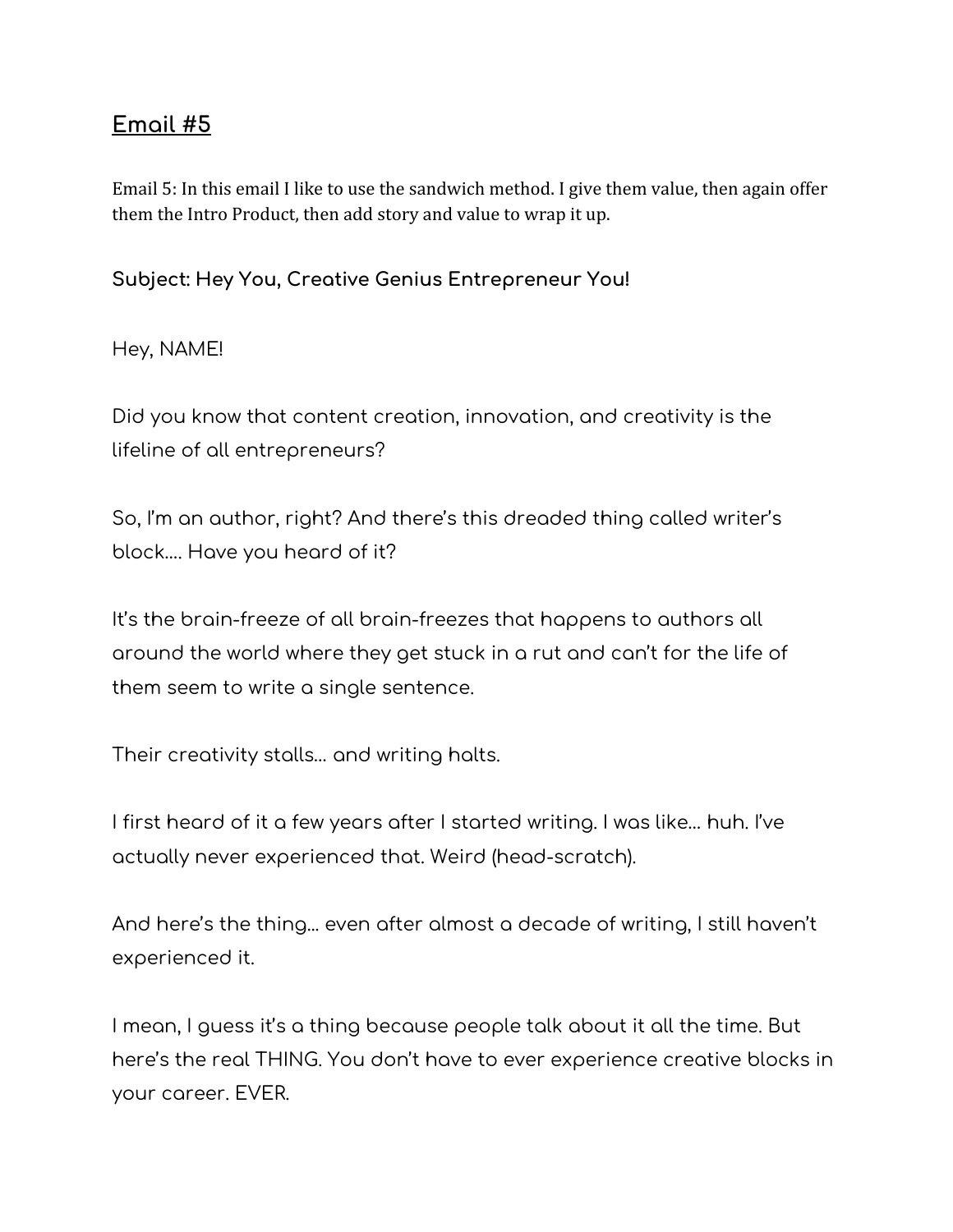Ok, so wanna learn how to tap into LIMITLESS creativity, content creation, and innovation? (And keep those \$\$\$\$\$ making ideas flowing?)

Here's one great tip: Learn something new. When we learn, our minds open to different dimensions and we can become even more creative.

Put your detective hat on and dive deep into the world of Google just for the pleasure of learning. Read books and articles. Listen to podcasts. You'll have dozens of ideas in no time.

Want 4 more ways to unleash your creativity and boldness and get in the limitless zone of content creation?

Right now, my PDF, "**Limitless Content Creation; How to Tap Into Your Creative Genius, Making Content Creation a Breeze!**" is one of 5 bonuses included in my 7-Day "Get Your Email On" Challenge.

These 5 bonuses are INCREDIBLE for growing your online business and you ABSOLUTELY don't want to miss out on them!

And remember, since you're new, you get a special first-time buyer discount with the program!

**CLICK HERE** to discover what's included in this AMAZING challenge. Your special discount code again is: FIRST2020

But hurry because the special discount expires in 72 hours!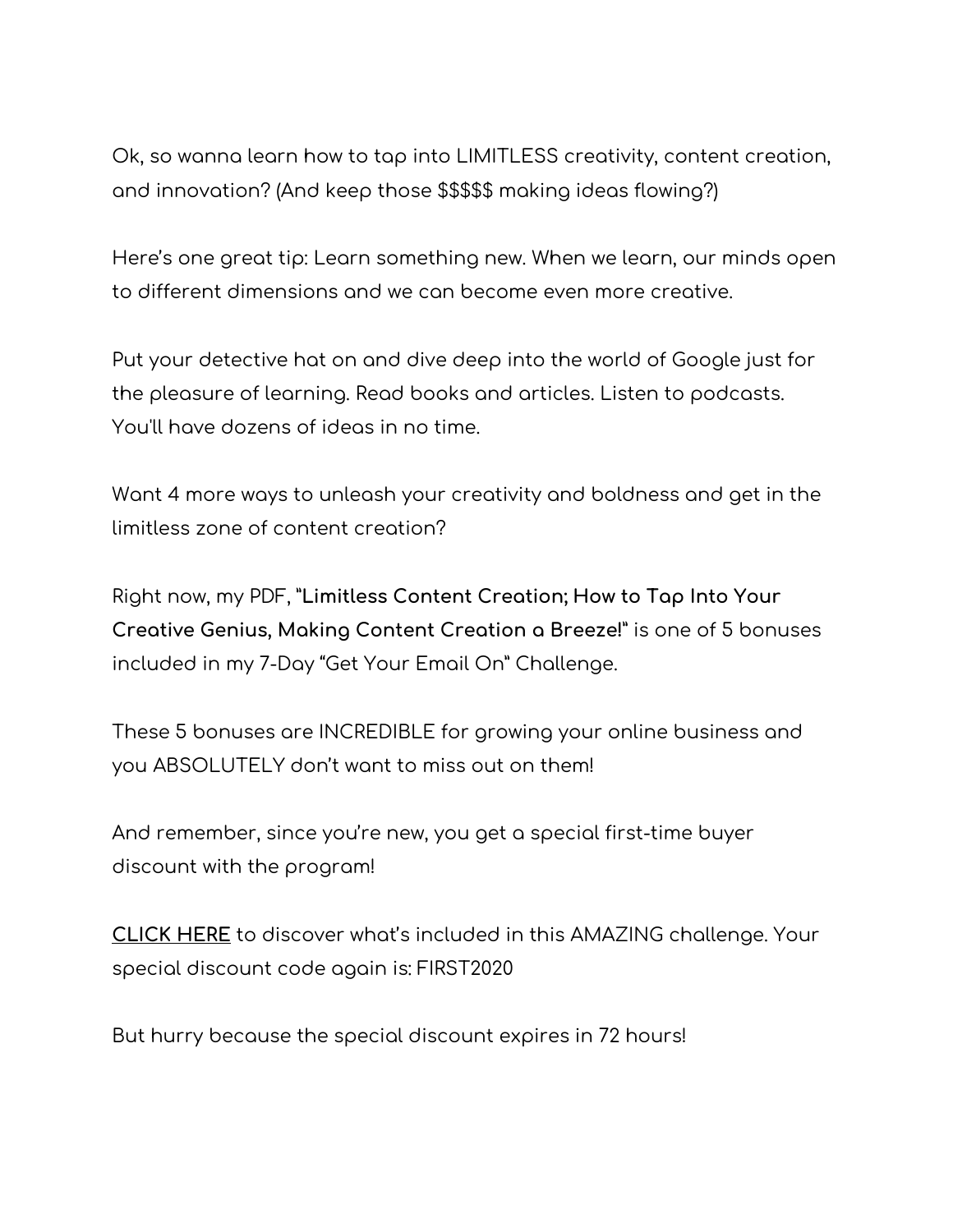Before I end this email, as a new subscriber, there's something you need to know about me.

I'm a BIG fan of red wine and chocolate… (and walking lunges to offset the calories in red wine and chocolate)

But I'm OBSESSED with learning and growing and finding the BEST strategies to help my followers grow their businesses and achieve the lifestyle they want.

You have a vocation to share with the world. It's part of my life's mission to help you find your voice and share it.

I'm not just saying that. My promise to you is that if you stay with me and follow what I teach, your business WILL be successful and you can look forward to a very fulfilling life.

Before you hear from me tomorrow, I want you to consider what your life would be like if you had the income, the time, the confidence, everything you wanted.

Then I want you to know with 100% certainty that it's entirely possible for you to have that life.

All my best, Evelyn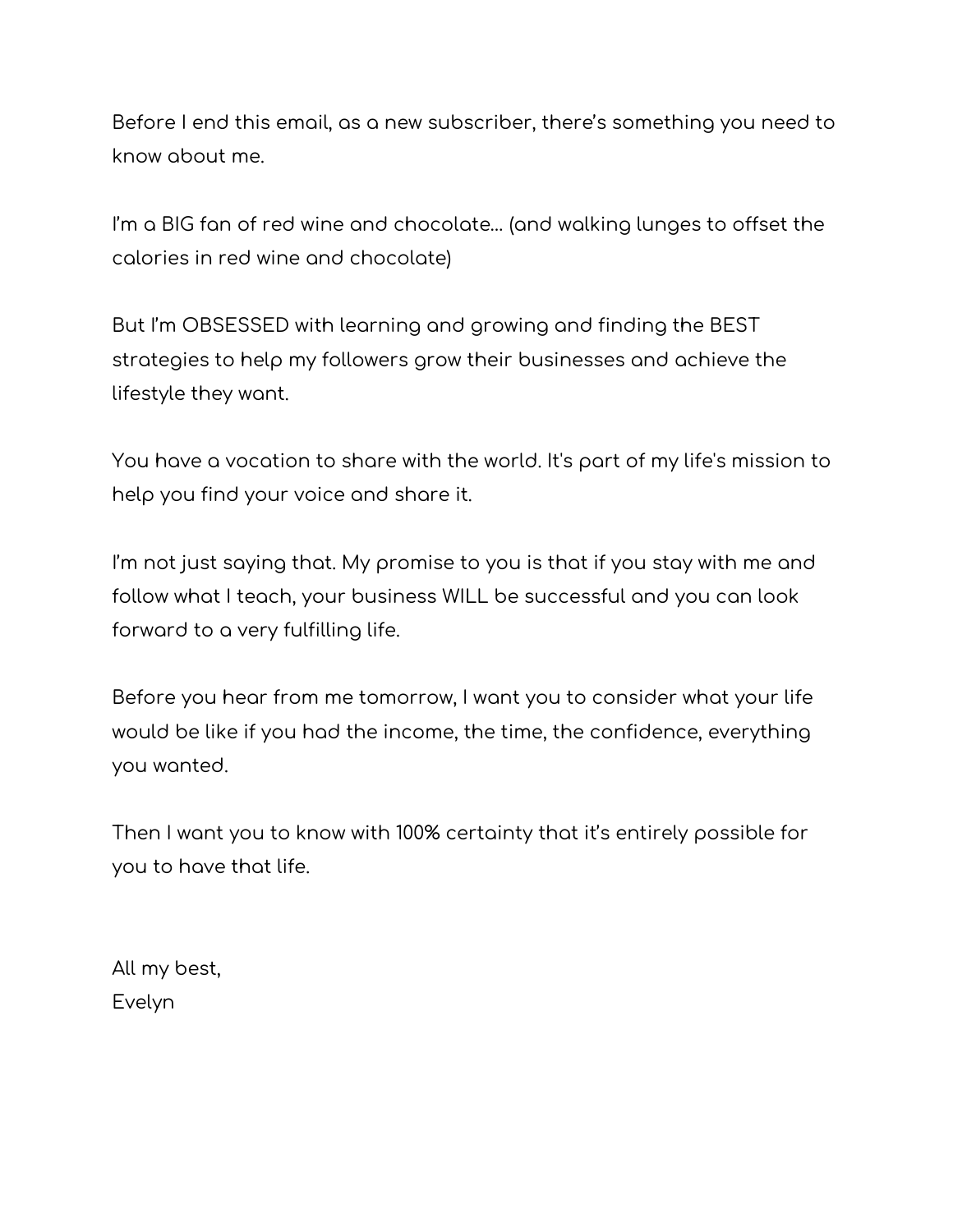P.S.: Tomorrow, marks the LAST day of my introductory emails to you. Which is why I'll be spilling the beans and revealing the ONE SECRET that separates the entrepreneurs who are able to reach their audience, make a big impact, and make a lot of money in their businesses from those who don't.

# **Email #6**

Email 6: This is the email where I usually hard sell my Intro Product. I do this by first providing encouragement, then a story that ties into my business, mistakes I made etc., then pitch them my product or service and remind them of the discount deadline.

**Subject: The ONE Secret & Last Call**

Hey, NAME!

First of all, I just wanted to let you know how proud I am of you for following your passion and for building your dream.

That takes some serious courage.

In fact, courage is the most important virtue of any Entrepreneur, because without it, you'll never break through your fears. With it, you'll bring your business vision to life.

But even though many might have courage, there is ONE thing that separates the entrepreneurs who make a lot of money in their businesses from those who don't.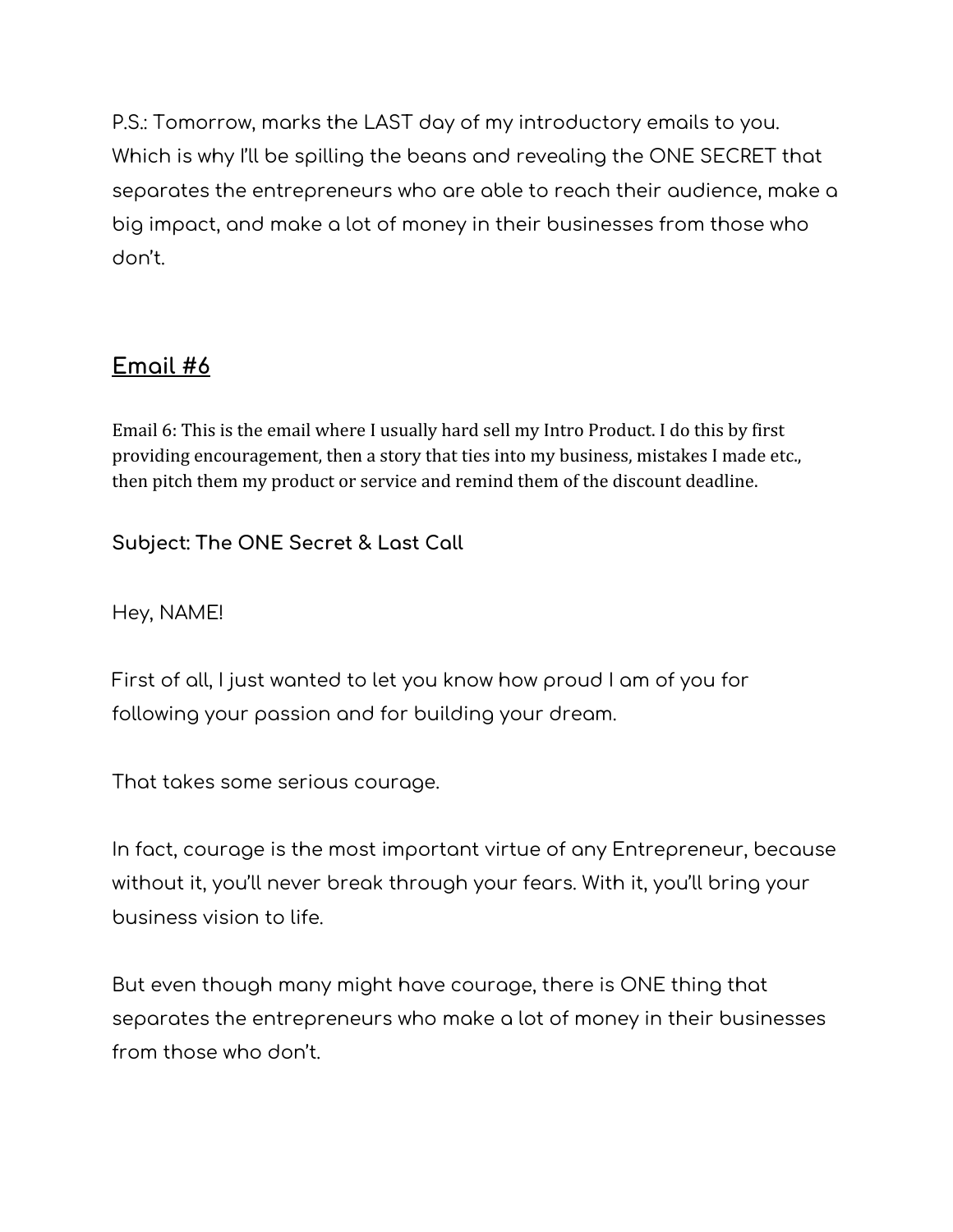Do you know what it is?

It isn't skill… It isn't knowledge… It isn't even commitment…

The one thing that separates entrepreneurs who make a lot of money in their businesses from those who don't is **what they focus on.**

Successful business owners focus their time and energy on utilizing strategies and building systems that will get their messages to their followers in the most effective way and in so doing will make them money. That's it!

They don't spend weeks perfecting a website…

They don't spend years building a social media following that doesn't generate revenue…

As Peter Guber says, They don't work **in** their business, they work **on** their business. They set up systems.

Now, I offer several trainings, ranging from beginner to how to build multi-million dollar brands and I release new trainings a few times a year.

But don't you worry for a single second... whenever I release a new training, you'll be the first to know since you're on my email list!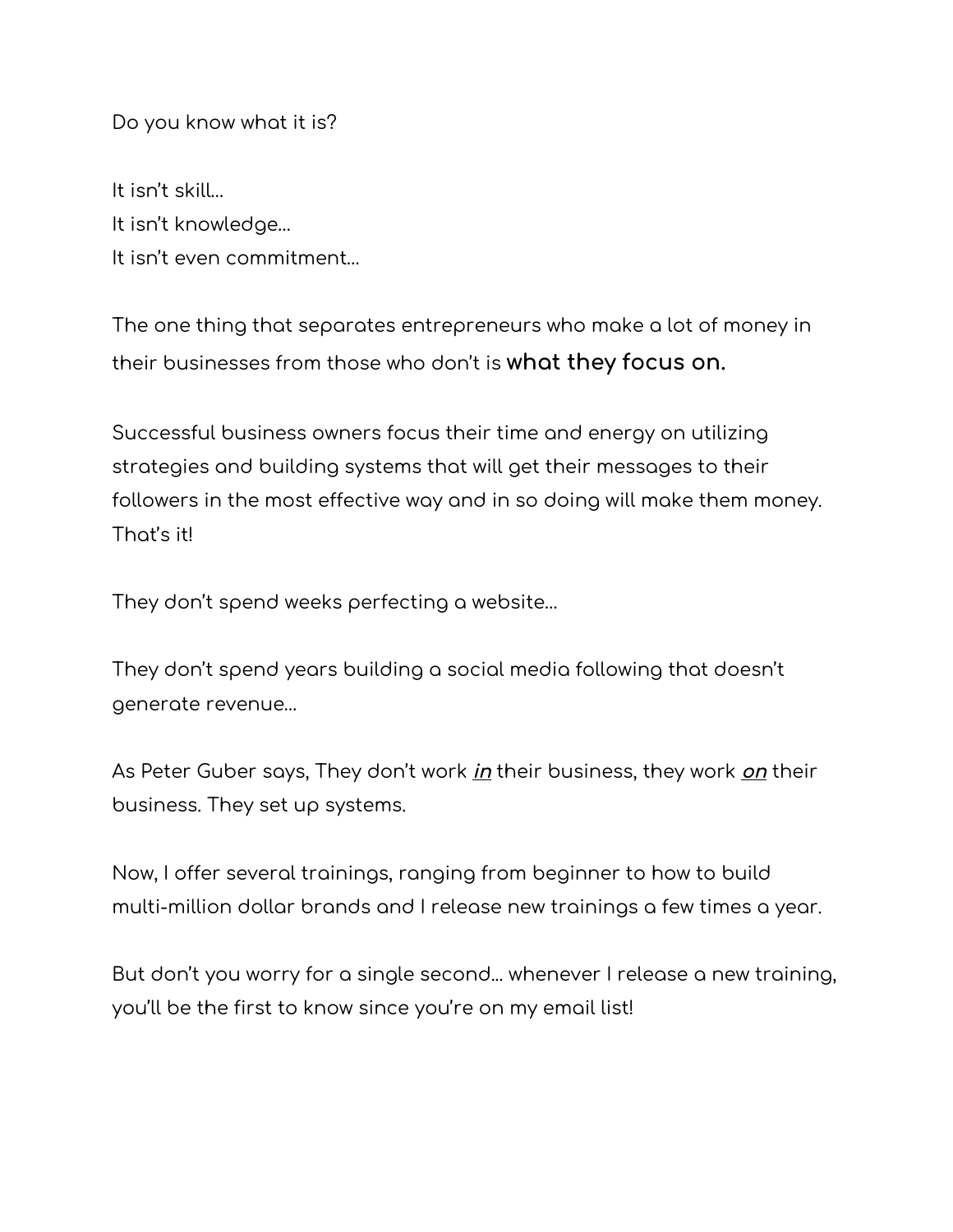In the meantime, I'll continue to offer Freebies and discounts so you can continually grow your brand and continue to build your audience with strategies and systems.

Speaking of systems...

As an educator and thought leader, empowering my subscribers and educating them is my obsession these days. Which is why I am so passionate about helping you build the BEST online system available… a system that grows your email list.

In fact, my goal is for every single one of my subscribers to have 10K subscribers on their email lists.

Why?

Because that's when you can make a HUGE impact on the world and it will provide you with financial security.

Are you ready for financial security?

Are you ready to start building your brand to 7 figures and beyond?

Are you ready for more time-freedom and to have a way to serve your followers better?

As you know from previous emails, usually, my 7-Day "Get Your Email On" Challenge is \$297.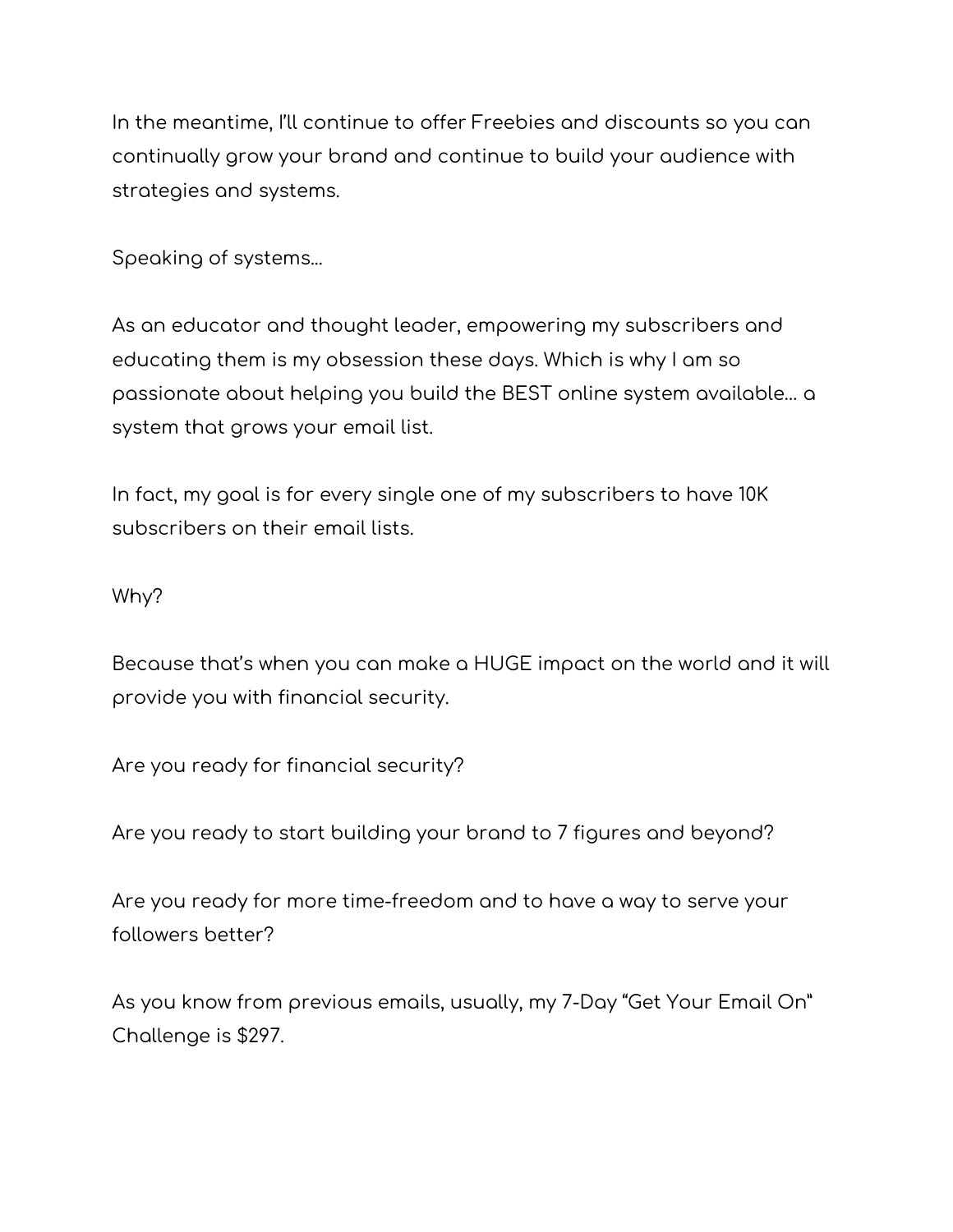But with the coupon code of FIRST2020, you get the entire program for \$27.

But beware: the discount expires in 48 hours… and after that, if you want to join the challenge, you'll have to pay full price.

**CLICK HERE** to learn more about what's included. And don't forget the discount code: FIRST2020

You deserve more than to be spinning your wheels on social media. Your customers deserve more than to only see 6% of your posts.

Let's get your list started and thriving…

All my best, Evelyn

PS: Tomorrow a new era will begin and it'll be official! You'll be initiated into my tribe and will formally become part of House Evelyn. :) I have something fun planned for you!

# **Email #7**

Bonus email #7: This is the email where I inform my new subscribers that they will officially become part of my tribe and will from now on start to receive weekly emails. I shower them with appreciation for being part of my community. Then I invite them one last time to invest in my Intro Product (in a video). I also invite them to join my Facebook group and after this email, they go into my main email list.

**Subject: An era has come to an end...**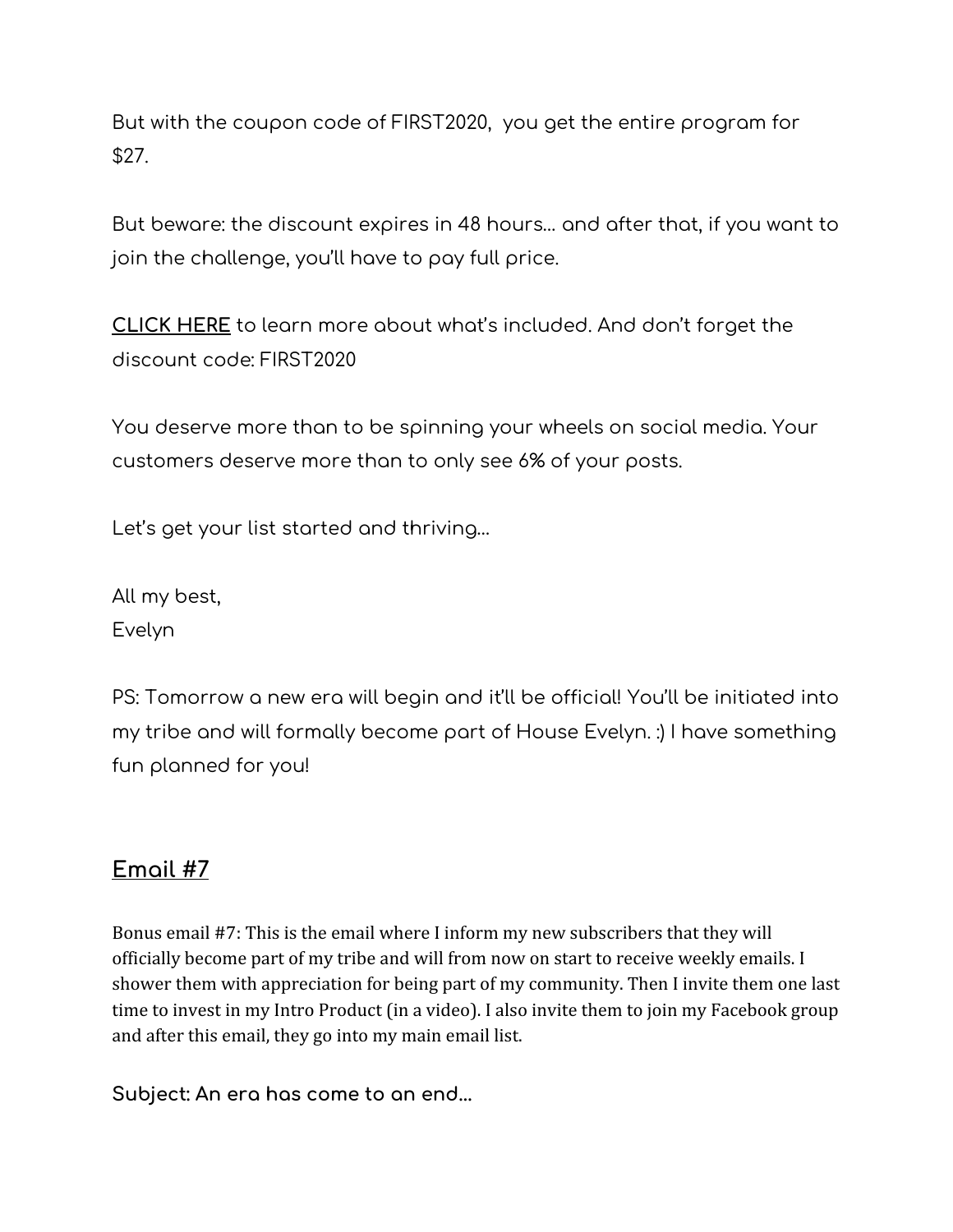#### Hey, NAME!

Today marks the end of my welcome series to you. And it marks the beginning of a new era, a new era where you have officially become part of my posse, meaning, from now on, you'll be getting my weekly emails!

Now that you are part of my world, I'm feeling many emotions that words have a hard time capturing.

Although words do my feelings injustice, I want to express to you how immensely grateful I am that you're part of my life at this time.

Truly, I'm honored to have you in my community.

These times are undoubtedly challenging, and I'm sure you're trying to juggle twenty different things at a time.

It can be overwhelming.

Even so, with everything going on, you're still committed to showing up and serving, to bring your message to the world because you know that right now, more than ever, your voice is needed.

If anyone hasn't told you this today… or even lately … your commitment to growth, to service, and to lead, is very much appreciated.

It takes a lot of courage to stay the course, to continue to believe in your dreams, and to bring your vision to life.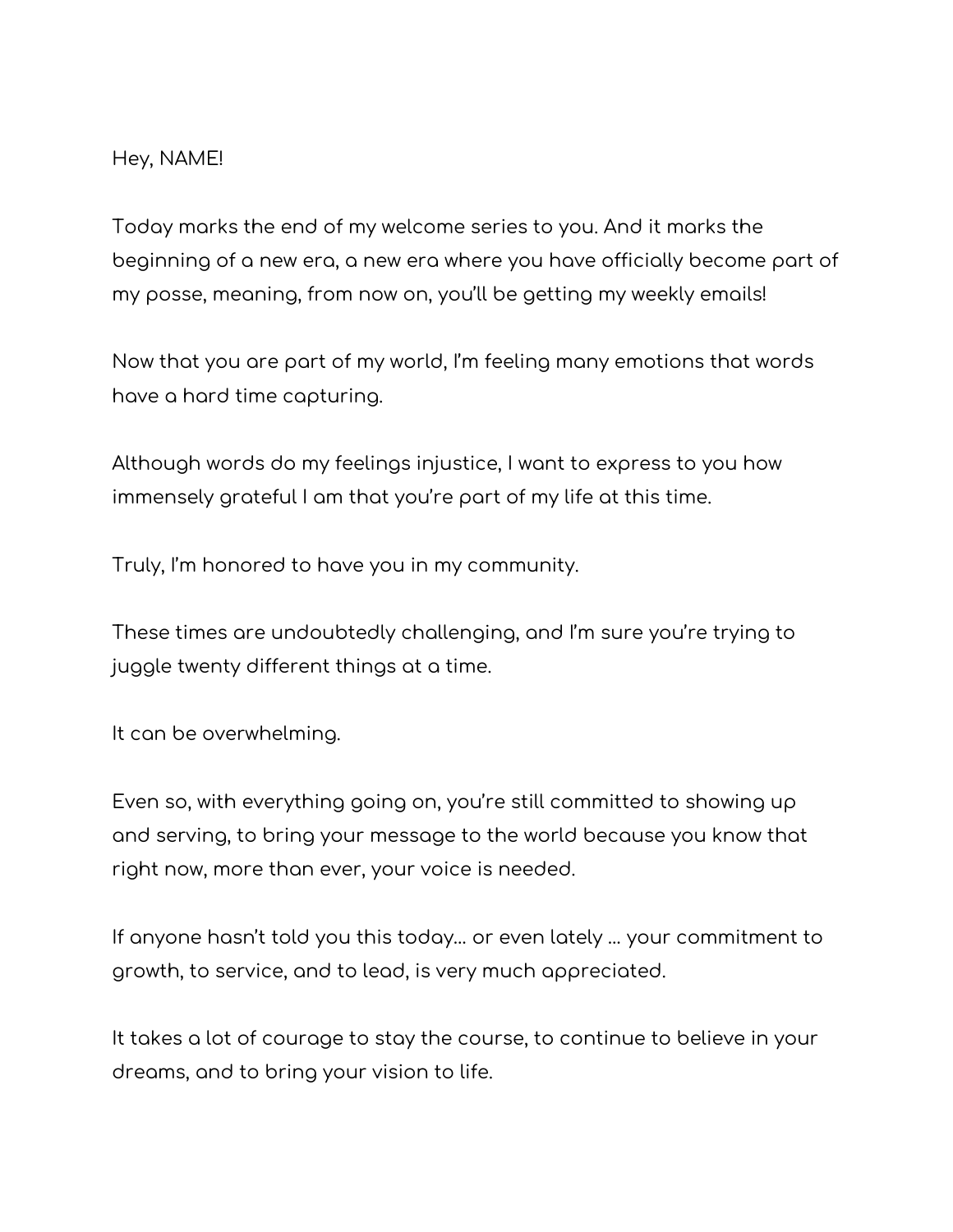I'm here to continue to cheer you on and help you DREAM EVEN BIGGER THAN EVER. Because your followers and your future followers need to hear your voice. They need the strength that you provide for them.

So… to mark this NEW era… and to initiate you into my tribe and formally become part of House Evelyn, I've prepared something special for you.

**CLICK HERE** to watch a short video.

And remember, your success is inevitable if you don't give up and if you build your brand the smart way with strategies and systems.

All my best, Evelyn

(On separate page)

10 minute WELCOME VIDEO

I also add this beneath the video: Now that you've officially become part of the Evelyn Johansen tribe, you might want to also join my Facebook Group where I give regular mini Livestream trainings. **Click here to join!**